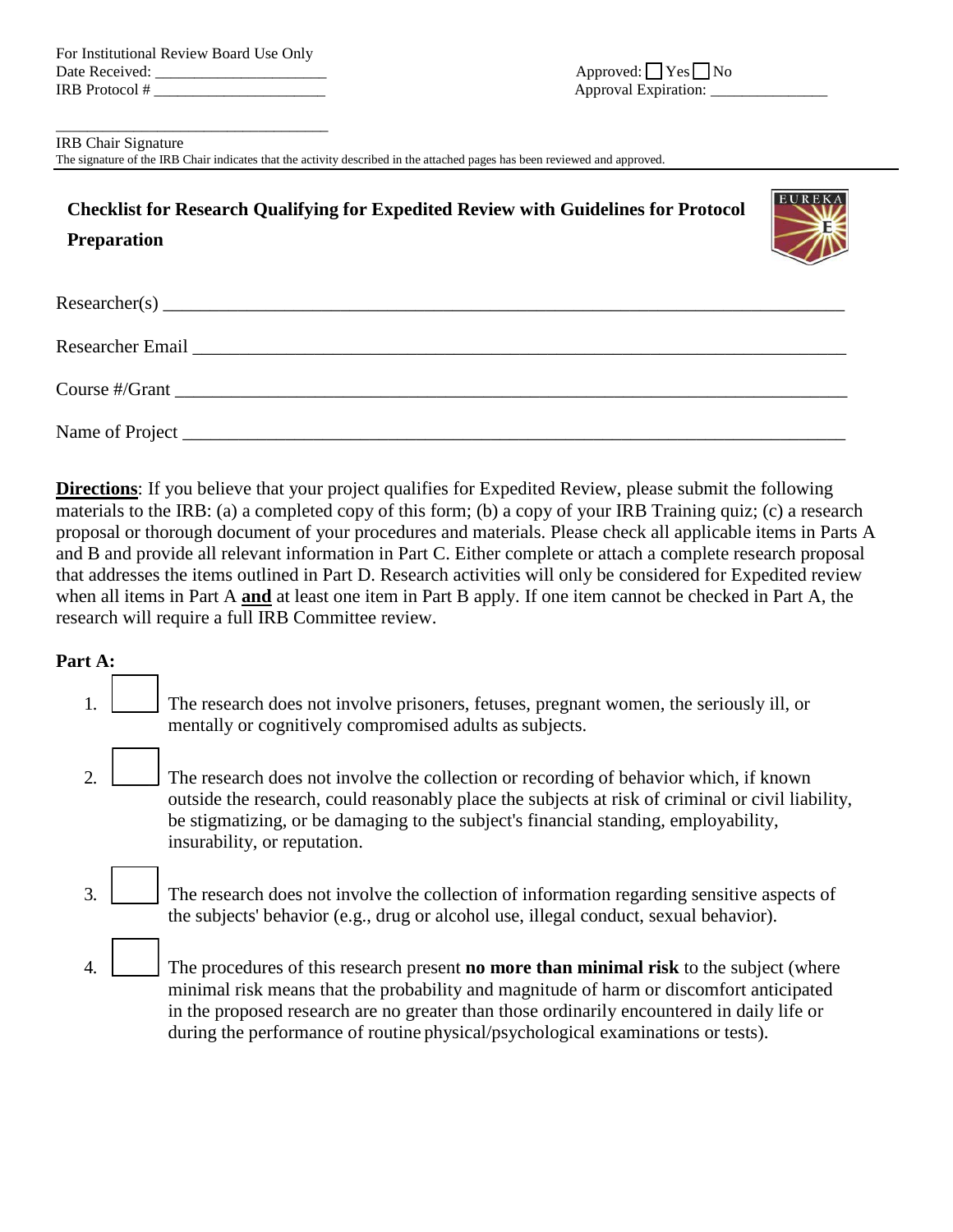#### **Part B (at least one item should apply):**

- 1. **All Exercise** Research involving existing identifiable data, documents, records, or biological specimens (including pathological or diagnostic specimens), where these materials, in their entirety, have been collected or will be collected solely for non-research purposes**.** [**NOTE: These sources are not publicly available and, although confidentiality will be strictly maintained, information will not be recorded anonymously** (e.g., use will be made of audio or video recordings or names will be recorded, even if they are not directly associated with the data.]
- 2. Collection of data through use of the following procedures: a) non-invasive procedures routinely employed in clinical practice excluding procedures involving x-rays or microwaves; b) physical sensors that are applied either to the surface of the body or at a distance and do not involve input of significant amounts of energy into the subject or an invasion of the subject's privacy; c) weighing, testing sensory acuity, electrocardiography, electroencephalography, thermography, detection of naturally occurring radioactivity, electroretinography, echography, sonography, ultrasound, magnetic resonance imaging (MRI), diagnostic infrared imaging, Doppler blood flow, and echocardiography; d) moderate exercise, muscular strength testing, body composition assessment, and flexibility testing where appropriate given the age, weight, and health of the individual.
- 3. \_\_\_\_\_ Collection of data from voice, video, digital or image recordings made for research purposes where identification of the subjects and/or their responses would not reasonably place them at risk of criminal or civil liability, be stigmatizing, or be damaging to the subjects' financial standing, employability, insurability, or reputation.
- 4. Exerch on individual or group characteristics or behavior (including but not limited to: research involving perception, cognition, motivation, identity, language, communication, cultural beliefs or practices, and social behavior, or research employing surveys, interviews, oral history, focus groups, program evaluation, human factors evaluation, or quality assurance methodologies).
- 5. \_\_\_\_\_ Research involving the use of educational tests (cognitive, diagnostic, aptitude, achievement), survey procedures, interview procedures, or observation of public behavior. [Although confidentiality will be strictly maintained, information will not be recorded anonymously, e.g., use will be made of audio or video recordings, names will be recorded, even if they are not directly associated with the data.]
- 6. \_\_\_\_\_ Research that involves deception **[NOTE: Deception must be scientifically justified and debriefing procedures must be outlined in detail.** Based on the judgment of the reviewers, some protocols involving deception may qualify for expedited review. In other cases, the deception will be of sufficient consequence to require full IRB review.]
- 7. \_\_\_\_\_ Prospective collection for research purposes of biological specimens and collection of blood samples by finger stick or venipuncture.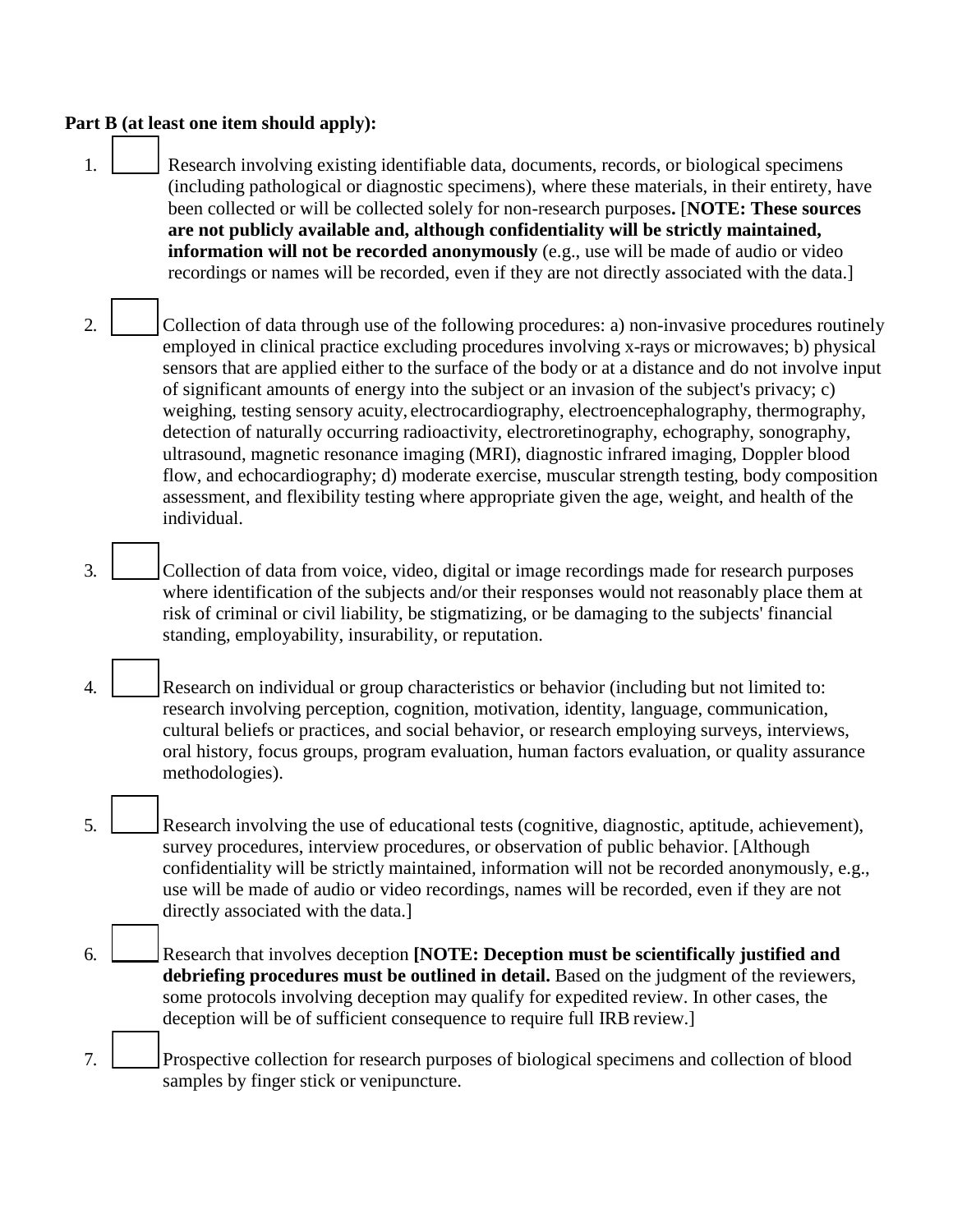- 8. **All Exercise** Research previously approved by the convened IRB as follows:
	- 1. where (i) the research is permanently closed to the enrollment of new subjects; (ii) all subjects have completed all research-related interventions; and (iii) the research remains active only for long-term follow-up of subjects; or
	- 2. where the research remains active only for the purposes of data analysis;or
	- 3. where the IRB has determined at a convened meeting that the research involves no greater than minimal risk and no additional risks have been identified; or
	- 4. where no subjects have been enrolled and no additional risks have been identified.

#### **Part C**

- 1. Describe approximately how much time each subject is expected to devote to the research.
- 2. How data will be collected and recorded (with or without identifiers? what instruments, materials, or equipment will be used? will audio or video recordings be employed in data collection?). Append copies of all written instruments and/or describe any apparatus with which subjects will be in direct contact.
- 3. Describe the methods for obtaining informed consent, or assent in the case of minors.
- 4. Describe the methods for preserving confidentiality (including plans for storing/disposing of digital files and other data records).
- 5. If deception is to be employed, provide a scientific justification for its use and describe debriefing procedures. **[NOTE: If the research is such that debriefing cannot be carried out, the project must be submitted for full committee review.]**
- 6. Indicate any benefits/compensation that are expected to accrue to subjects as a result of their participation in the research. In the event that subjects will be paid, describe all payment arrangements, including how much subjects will be paid should they choose to withdraw from the study prior to completion of the research.
- 7. Describe any relationship between researcher and subjects, such as: teacher/student; superintendent/principal/teacher, employer/employee. If such a relationship exists, how will it affect the subject's ability to participate voluntarily and how will the Researcher(s) handle it?